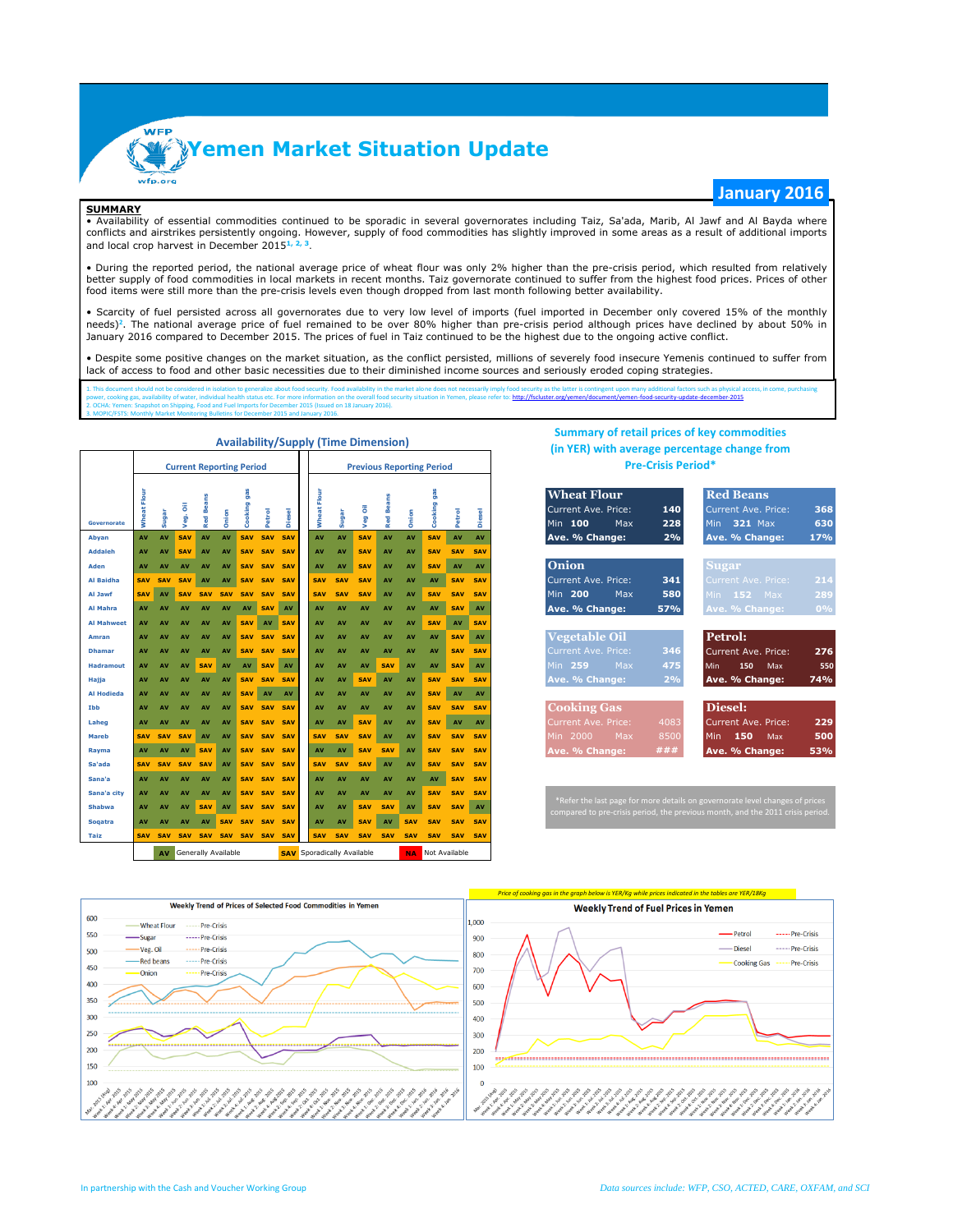# **Yemen Market Situation Update Limitation 1996**

|                |                                                                                                                                                                                                   |                                 | current av                                                                                                                                                                                             |                                                         | Direction of Chang                             |                                   |                                                                 | nge of curre<br>avg. price                                                                                                                                                | Direction of Chang      |                                                       |       |                                                | avg. price                                                                                                                                                                              | Direction of Chan                                                 |                                                                                                              |                                                |                                                                                   | je of current a<br>ce compared t                                                                                                |   | Direction of Chang                                                                                |                         |
|----------------|---------------------------------------------------------------------------------------------------------------------------------------------------------------------------------------------------|---------------------------------|--------------------------------------------------------------------------------------------------------------------------------------------------------------------------------------------------------|---------------------------------------------------------|------------------------------------------------|-----------------------------------|-----------------------------------------------------------------|---------------------------------------------------------------------------------------------------------------------------------------------------------------------------|-------------------------|-------------------------------------------------------|-------|------------------------------------------------|-----------------------------------------------------------------------------------------------------------------------------------------------------------------------------------------|-------------------------------------------------------------------|--------------------------------------------------------------------------------------------------------------|------------------------------------------------|-----------------------------------------------------------------------------------|---------------------------------------------------------------------------------------------------------------------------------|---|---------------------------------------------------------------------------------------------------|-------------------------|
| Market Area    | Commodity                                                                                                                                                                                         |                                 | Pre-Crisis<br>≅<br>$\check{\Sigma}$<br>2011                                                                                                                                                            | Trend<br>$\mathop{\Xi_{\mathrm{H}}}\nolimits$           | Crisis<br>۹ŕ                                   | 2011 (Yr Ave)                     | Market Area                                                     | Pre-Crisis<br>Σ<br>Ĕ.                                                                                                                                                     | thin Mc<br>Trend<br>Σ   | 2011 (Yr Ave)<br>Pre-Crisis                           |       | Area<br>Market                                 | 2011 (Yr Ave)<br>Pre-Crisis<br>$\boldsymbol{\Sigma}$                                                                                                                                    | fithin Mor<br>Trend<br>$\frac{\Sigma}{4}$                         | 2011 (Yr Ave)<br>Pre-Crisis                                                                                  | Area<br>Market                                 | Σ                                                                                 | Pre-Crisis<br>Č<br>2011                                                                                                         |   | -Crisis<br>Σ<br>ġ                                                                                 | 2011 (Yr Ave)           |
| Abyan          | Wheat flour (kg)<br>Sugar (kg)<br>Veg. Oil (litre)<br>Red beans (kg)<br>Onion (kg)<br>Petrol (Litre)<br>Diesel (Litre)<br>Cooking Gas (Bottle)                                                    | 355<br>150<br>150               | 7%<br>147 - 10%<br>$-8%$<br>206 17%<br>$-4%$<br>$-27%$<br>$-1\%$<br>4%<br>$-20%$<br>12%<br>350 -13%<br>25%<br>318 -15%<br>46% 100%<br>$-4%$<br>$-5%$<br>$-2%$<br>$-8%$<br>0%<br>1%<br>3800 42% 97% 26% | ▼                                                       | ▲<br>▲<br>ь                                    | $\overline{\textbf{v}}$           | 158<br>201<br>Addaleh<br>630<br>340<br>380<br>280<br>5000       | $-4\%$ 16%<br>$-1%$<br>7%<br>$-6\% -29\%$<br>343 -15%<br>0% -23%<br>15% 101% 125%<br>-1% 57% 114%<br>56% 140% 150%<br>9% 87% 89%<br>-6% 160% 66%                          |                         | $\overline{\textbf{v}}$<br>▲<br>▲<br>▲                |       | 155<br>289<br>346<br>400<br>200<br>150<br>150  | 2% 13%<br>$-3%$<br>73%<br>35%<br>2%<br>$-15%$<br>1%<br>$-22%$<br>28%<br>0%<br>43%<br>$-41%$<br>$-8%$<br>26%<br>0%<br>$-5%$<br>$-2%$<br>0%<br>$-8%$<br>$1\%$<br>4500 -22% 134%<br>49%    | ▲<br>▼<br>$\overline{\textbf{v}}$<br>٠<br>$\overline{\textbf{v}}$ | ▲<br>▲<br>٠<br>$\overline{\mathbf{v}}$<br>▲<br>$\overline{\mathbf{v}}$<br>ь                                  | 150<br>198<br>355<br>350<br>ৰ                  | $-8%$<br>12%<br>$-13%$<br>$-7%$<br>500 29%<br>476 41%<br>261 -21%<br>3355 - 32%   | 9%<br>$-6%$<br>$-8%$<br>$-30%$<br>4%<br>$-20%$<br>25%<br>12%<br>130%<br>215%<br>201%<br>213%<br>74%<br>76%<br>74%<br>11%        |   | ▲<br>v<br>ь<br>▲<br>▼<br>▲<br>$\overline{\mathbf{v}}$                                             |                         |
| Al Jawf        | Wheat flour (kg)<br>Sugar (kg)<br>Veg. Oil (litre)<br>የed beans (kg)<br>Onion (kg)<br>Petrol (Litre)<br>Diesel (Litre)<br>Cooking Gas (Bottle)                                                    | 473                             | 143 - 13%<br>4% -11%<br>6%<br>$-20%$<br>227 13%<br>359 - 14%<br>5% -19%<br>-6%<br>51%<br>68%<br>550 -6% 153% 247%<br>350 -15% 121% 130%<br>275 -21% 83%<br>85%<br>3000 -29%<br>56%<br>0%               | $\overline{\mathbf{v}}$<br>▼<br>$\overline{\mathbf{v}}$ | ▲<br>▲<br>▲<br>▲<br>▲<br>▲                     | ь<br>$\overline{\mathbf{v}}$<br>▼ | 160<br>Mahra<br>600<br>ৰ                                        | 120 -13% -12% -25%<br>1% -25% -43%<br>259 -19% -24% -42%<br>2% 91% 114%<br>560 -1% 158% 253%<br>200 - 27% 26%<br>319<br>191 - 30% 28%<br>29%<br>3713 29% 93%<br>23%       |                         | $\overline{\mathbf{v}}$<br>▲<br>▲                     | £     | 152<br>351<br>350<br>243<br>₹                  | 100 -27% -27% -37%<br>0% -29%<br>$-46%$<br>$-1\%$<br>3% -21%<br>12%<br>$-7%$<br>25%<br>5%<br>229 -17%<br>44%<br>$-19%$<br>53%<br>59%<br>265 -13%<br>77%<br>79%<br>2000 - 52%<br>4% -34% | $\overline{\textbf{v}}$<br>▼<br>v<br>$\overline{\mathbf{v}}$      | ▼<br>$\overline{\phantom{a}}$<br>$\overline{\mathbf{v}}$<br>ь<br>▲<br>▲<br>▲<br>$\overline{\mathbf{v}}$<br>ь | 178<br>344<br>360                              | 133 -12%<br>$0\%$<br>$-2%$<br>7%<br>450 -10%<br>300 -11%<br>210 -30%<br>3775 -21% | $-3%$<br>$-17%$<br>$-37%$<br>$-17%$<br>$1\%$<br>$-22%$<br>15%<br>28%<br>107%<br>184%<br>89%<br>97%<br>40%<br>42%<br>96%<br>25%  |   | $\overline{\mathbf{v}}$<br>▸<br>$\overline{\mathbf{v}}$<br>▲<br>▼<br>▲<br>$\overline{\textbf{v}}$ |                         |
| <b>Dhamar</b>  | Wheat flour (kg)<br>Sugar (kg)<br>Veg. Oil (litre)<br>Red beans (kg)<br>Onion (kg)<br>Petrol (Litre)<br>Diesel (Litre)<br>Cooking Gas (Bottle)                                                    | 163<br>500<br>340<br>339        | 2% -12%<br>140 -1%<br>$-1\% -24\%$<br>$-43%$<br>327 -15%<br>-4% -26%<br>60%<br>$0\%$<br>78%<br>-4% 57% 114%<br>-3% 114% 122%<br>283 -11% 88% 91%<br>3363 -17% 75%<br>12%                               | ▼                                                       | $\overline{\mathbf{v}}$<br>ь<br>▲<br>▲         | $\overline{\mathbf{v}}$           | ă<br>600<br>Hadra                                               | 120 -19% -12% -25%<br>4% -23% -42%<br>166<br>272 -15% -20% -39%<br>0% 91% 114%<br>447 -17% 106% 182%<br>200 - 28% 26% 31%<br>195 - 29% 30% 32%<br>3713 29% 93%<br>23%     |                         | $\overline{\phantom{a}}$<br>v<br>▲<br>▲<br>▲          | Hajia | 211<br>354<br>350<br>400                       | 138 -15%<br>1% - 14%<br>3%<br>$-2%$<br>$-26%$<br>$-13%$<br>4% -20%<br>$-8%$<br>12%<br>25%<br>$0\%$<br>84% 152%<br>240 -23%<br>52%<br>58<br>217 -21% 45%<br>46%<br>3988 -14% 107%<br>32% | ▼<br>ь<br>▼<br>$\overline{\textbf{v}}$<br>$\overline{\mathbf{v}}$ | ь<br>$\overline{\textbf{v}}$<br>ь                                                                            | Ŧ<br>ৰ<br>360<br>261                           | 136 -13%<br>210 17%<br>333 -15%<br>321 -14%<br>200 -39%<br>7%<br>7%<br>4600 -15%  | $0\%$<br>$-15%$<br>$-2%$<br>$-26%$<br>$-2%$<br>$-25%$<br>3%<br>14%<br>$-8%$<br>26%<br>127%<br>136%<br>74%<br>76%<br>139%<br>53% | ь | ь<br>Þ<br>▲<br>▲<br>$\overline{\textbf{v}}$                                                       | $\overline{\mathbf{v}}$ |
| dqI            | Wheat flour (kg)<br>Sugar (kg)<br>Veg. Oil (litre)<br>Red beans (kg)<br>Onion (kg)<br>Petrol (Litre)<br>Diesel (Litre)<br>Cooking Gas (Bottle)                                                    | 178<br>375<br>523<br>386<br>336 | 134 -12%<br>$-2\% -16\%$<br>$-17% -37%$<br>3%<br>$-8%$<br>10% -15%<br>$-5%$<br>67%<br>86%<br>210 -30%<br>-3% 32%<br>0% 144% 154%<br>7% 124% 126%<br>3763 - 23%<br>95%<br>25%                           | ▼<br>▲<br>$\overline{\phantom{a}}$                      | ▲<br>▲<br>▲                                    | ▼<br>$\overline{\phantom{a}}$     | 150<br>229<br>Laheg<br>360<br>194<br>150<br>4000                | $-5%$<br>9%<br>$-6%$<br>$-19%$<br>32%<br>7%<br>346 -14%<br>1% -22%<br>500 -12%<br>60%<br>78%<br>-3% 66% 127%<br>22%<br>29%<br>27%<br>$-8%$<br>0%<br>1%<br>-9% 108%<br>33% | $\overline{\textbf{v}}$ | ▲<br>▲<br>▲<br>ь                                      |       | 205<br>390<br>223<br>223<br>3225               | 162 - 2% 18%<br>1%<br>$-5%$<br>$-289$<br>11%<br>3%<br>350 -21%<br>$-21%$<br>436 -11%<br>39%<br>55%<br>-1% 80% 146%<br>41%<br>$-13%$<br>46%<br>-9% 48%<br>50%<br>8%<br>68%               | ▼<br>▼<br>$\overline{\textbf{v}}$<br>$\overline{\textbf{v}}$<br>٠ | $\blacktriangle$<br>ь<br>ь<br>$\overline{\mathbf{v}}$<br>ь<br>A                                              | 179<br>352<br>600<br>385<br>360<br>289<br>5000 | 145 - 3%<br>$-1%$<br>$-12%$<br>4%<br>$-4%$<br>3%<br>$-15%$<br>$-2%$               | 6%<br>$-9%$<br>$-17%$<br>$-37%$<br>3%<br>$-21%$<br>91%<br>114%<br>77%<br>143%<br>127%<br>136%<br>93%<br>95%<br>160%<br>66%      | ь | ▲<br>$\overline{\phantom{a}}$<br>ь<br>▲<br>$\overline{\textbf{v}}$<br>$\blacktriangle$            | $\overline{\mathbf{v}}$ |
| sa'ada         | Wheat flour (kg)<br>Sugar (kg)<br>/eg. Oil (litre)<br>Red beans (kg)<br>Onion (kg)<br>Petrol (Litre)<br>Diesel (Litre)<br>Cooking Gas (Bottle)                                                    | 228<br>304<br>4263              | 148 - 12%<br>8%<br>$-79$<br>$-20%$<br>17%<br>6%<br>364 -13%<br>7%<br>$-18%$<br>325 -13%<br>4%<br>16%<br>348 -27%<br>60% 119%<br>$-3%$<br>92% 100%<br>276 -10% 84% 86%<br>$-5\%$ 121%<br>41%            | $\overline{\mathbf{v}}$<br>ь                            | ▲<br>▲<br>▲<br>ь<br>▲<br>▲<br>$\blacktriangle$ | ▶<br>▼                            | 144<br>178<br>344<br>Sana'a<br>550<br>420<br>430<br>300<br>4000 | -3% 5% -10%<br>3% -17% -37%<br>$-9%$<br>1%<br>$-22%$<br>5%<br>76%<br>96%<br>-2% 93% 165%<br>9% 172% 182%<br>0% 100% 102%<br>-3% 108%<br>33%                               |                         | ▲<br>$\overline{\mathbf{v}}$<br>٠<br>▼<br>▴<br>▲<br>▲ |       | 170<br>336<br>city<br>450<br>450<br>300<br>260 | 129 -11% -6% -19%<br>$-1\% -21\%$<br>$-40%$<br>$-10%$<br>$-1\% -24\%$<br>44%<br>6%<br>60%<br>5% 107% 184%<br>$-18%$<br>89%<br>97%<br>-29% 73%<br>75%<br>3375 - 23%<br>75%<br>12%        | v<br>▼<br>$\overline{\textbf{v}}$<br>$\overline{\mathbf{v}}$      | ь                                                                                                            | 142<br>199<br>356<br>491<br>423<br>264<br>234  | $-9%$<br>17%<br>$-7%$<br>0%<br>5%<br>24%<br>$-11%$<br>4100 -11%                   | 4%<br>$-11%$<br>$-7%$<br>$-30%$<br>4%<br>$-20%$<br>57%<br>75%<br>95%<br>166%<br>67%<br>74%<br>56%<br>58%<br>113%<br>36%         | ь | Þ<br>▶<br>$\overline{\textbf{v}}$<br>▲<br>$\overline{\mathbf{v}}$                                 |                         |
| <b>Soqatra</b> | Wheat flour (kg)<br>Sugar (kg)<br>Veg. Oil (litre)<br>Red beans (kg)<br>Onion (kg)<br>Petrol (Litre)<br>Diesel (Litre)<br>Cooking Gas (Bottle)<br>▼ Price decrease below normal price fluctuation | 173<br>500<br>500<br>8000       | 128 -16%<br>$-6\% -20\%$<br>8%<br>$-19%$<br>$-39%$<br>338 -10%<br>$-1\% -24\%$<br>$-7%$<br>60%<br>78%<br>0% 130% 215%<br>150 -23%<br>$-5%$<br>$-2%$<br>150 - 55%<br>$0\%$<br>1%<br>49% 316% 166%       |                                                         | ▲<br>$\overline{\textbf{v}}$<br>ь              |                                   | 228<br>268<br>629<br>Taiz                                       | -8% 66% 42%<br>3% 25%<br>$-5%$<br>475 -14% 39%<br>7%<br>1% 101% 124%<br>580 -1% 167% 266%<br>550 -12% 247% 261%<br>500 -16% 233% 237%<br>8500 -16% 342% 1829              | $\overline{\textbf{v}}$ | $\blacktriangle$<br>ь<br>▲<br>▲<br>ь<br>▲<br>▲        |       |                                                |                                                                                                                                                                                         | $(+/- 5%)$                                                        |                                                                                                              | Change from Previous Month                     |                                                                                   |                                                                                                                                 |   |                                                                                                   |                         |
|                | Normal Price Fluctuation<br>Price increase above normal price fluctuation                                                                                                                         |                                 |                                                                                                                                                                                                        |                                                         |                                                |                                   |                                                                 | All Prices in YER                                                                                                                                                         |                         |                                                       |       |                                                |                                                                                                                                                                                         | $(+/- 10%)$<br>$(+/- 15%)$                                        |                                                                                                              | Change from Reference Year (2011)              |                                                                                   | Change from Previous Month (1M) and Pre-Crisis Period                                                                           |   |                                                                                                   |                         |